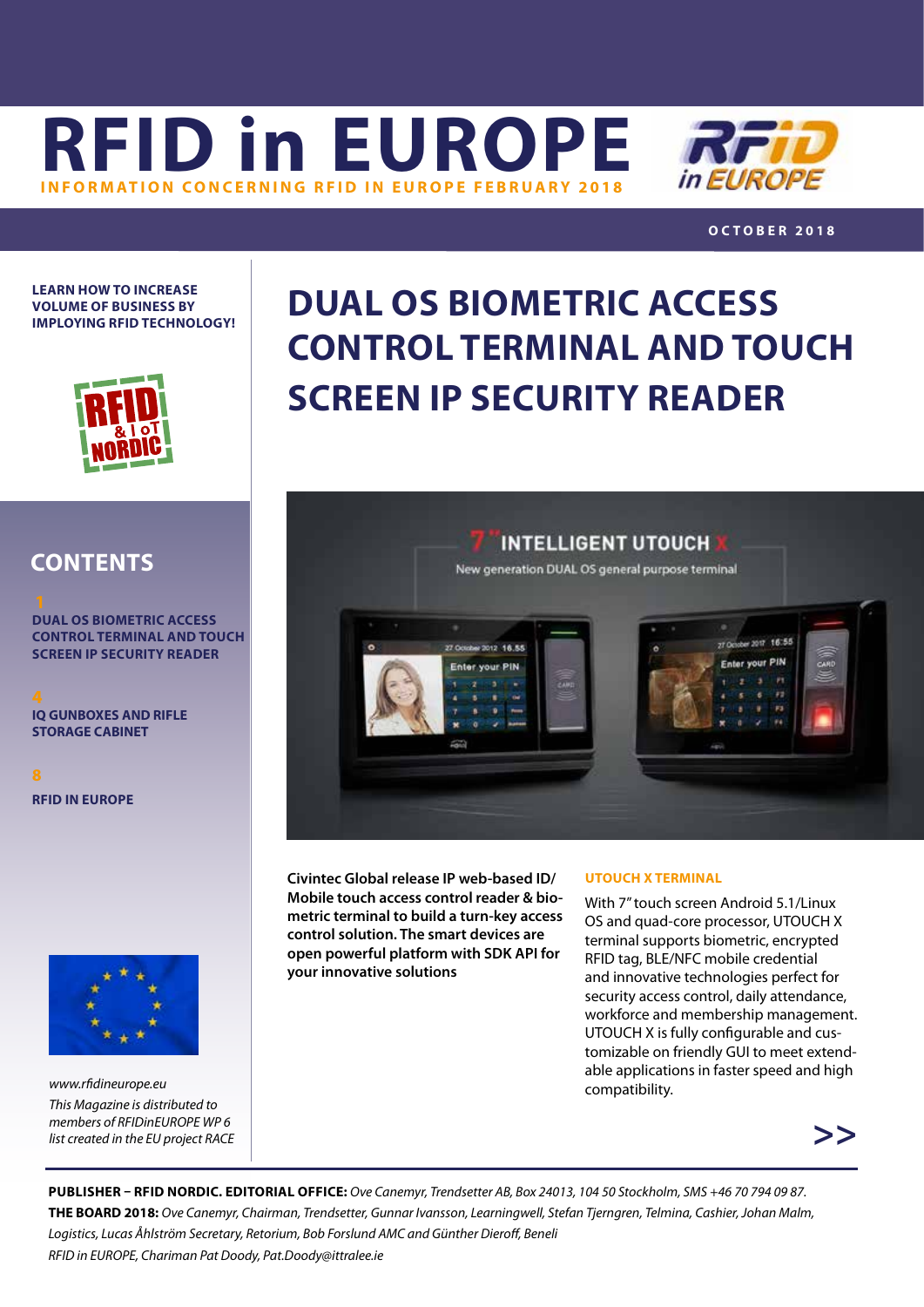



### **IP TOUCH SCREEN READER**

CRYSTAL TOUCH is stylish and modern Linux based 3.5" touch screen reader configurable with touch pin code, display any logotype or image. As new flagship IoT web IP smart card reader, CT5 incorporates with ISO18092 NFC and BLE for mobile phone credential, and dual 125KHz & 13.56MHz smart card identification technology. It's also featured with wiegand 26-256, RS485 OSDP and embedded TCP/IP(HTTP protocol/IoT web) and relay control to work with most brand of controllers on the market or build affordable web server management access control system.

By incorporating innovative technologies, the new UTOUCH X and CRYSTAL will greatly improve your security system to much intelligent with the following functions:

- Cannot be copied by using advanced secure smart card Mifare® Plus, DESFire® EV1/EV2, Ultralight® C with one or more ISO7816 SAM slots for secure data encryption.
- Using biometric identification technology which supports ISO19794-2 and ANSI 378 template, 256-bit AES fingerprint data encryption to guarantee the reality of authorized person.
- Support mobile credential through ISO18092 NFC and BLE 4.0 to use mobile phone (workable for both Android mobile phone and iPhone) and receive online credential
- Support pin code in fixed, one-time or random for easy management.
- With auto-focus camera in high resolution to record all the images of people entering
- Protect against tampering with SMS message alarm in real time.
- Open Supervised Device Protocol (OSDP), TCP/IP, WiFI 4G make more advanced secure and flexible communications

• •

> *Visit www.civintec.com to get more information*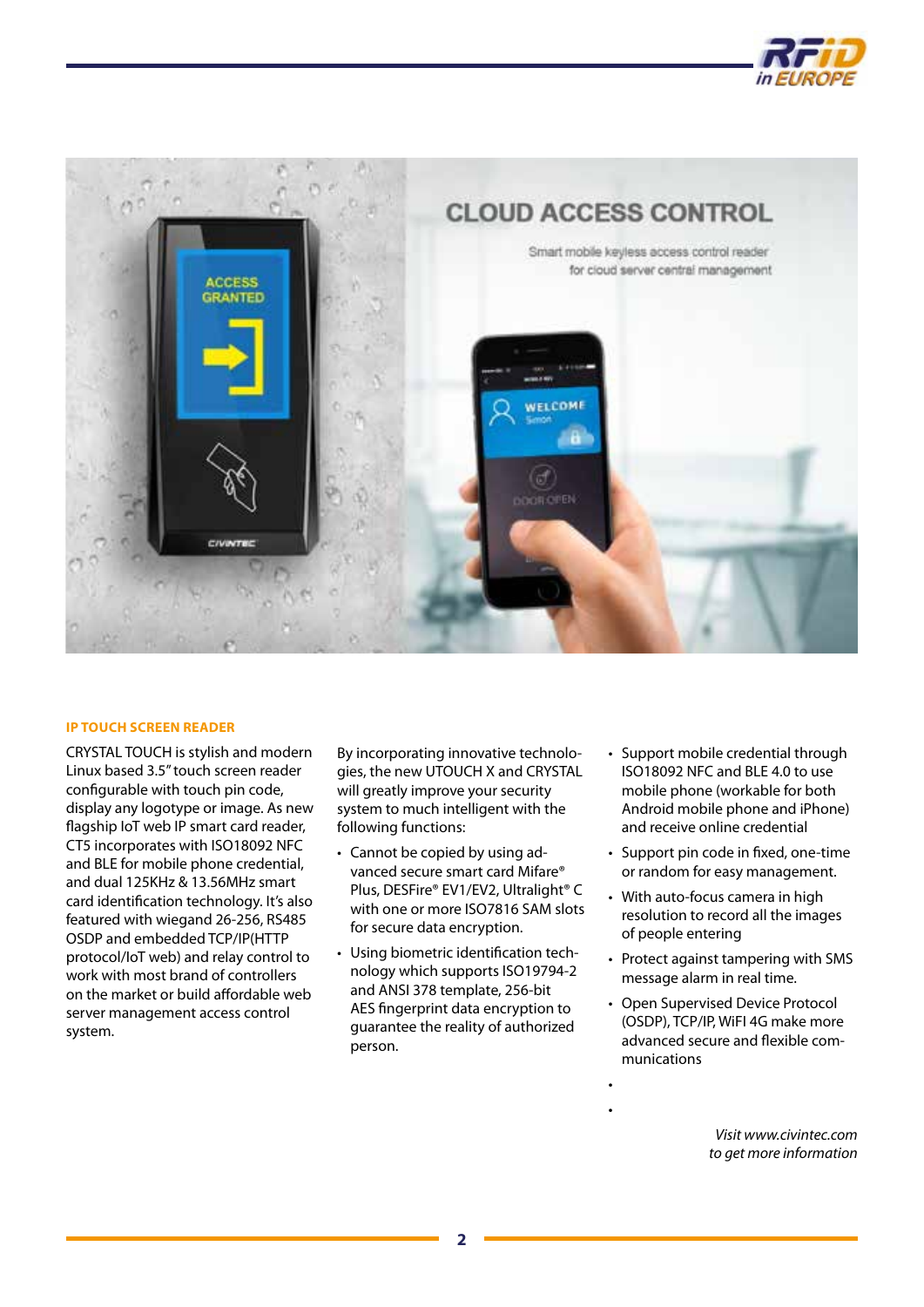

# **COMMERCE** for the [CONNECTED](http://www.verifone.com) WORLD



At Verifone, we do more than card payment transactions. We provide solutions that simplify and innovate the way retailers do business—the way they connect with their customers.

How exactly? By connecting in-store, online, and mobile channels for seamless sales integration. By offering merchant apps that reward loyalty, promote deals, offer charitable donations, and more. And by taking commerce wherever it needs to go—with modern, mobile devices. Payments are where we started; our mission of connected commerce is endless.



info-emea@verifone.com  $\overline{\mathbf{M}}$ @Verifone\_EMEA

িটার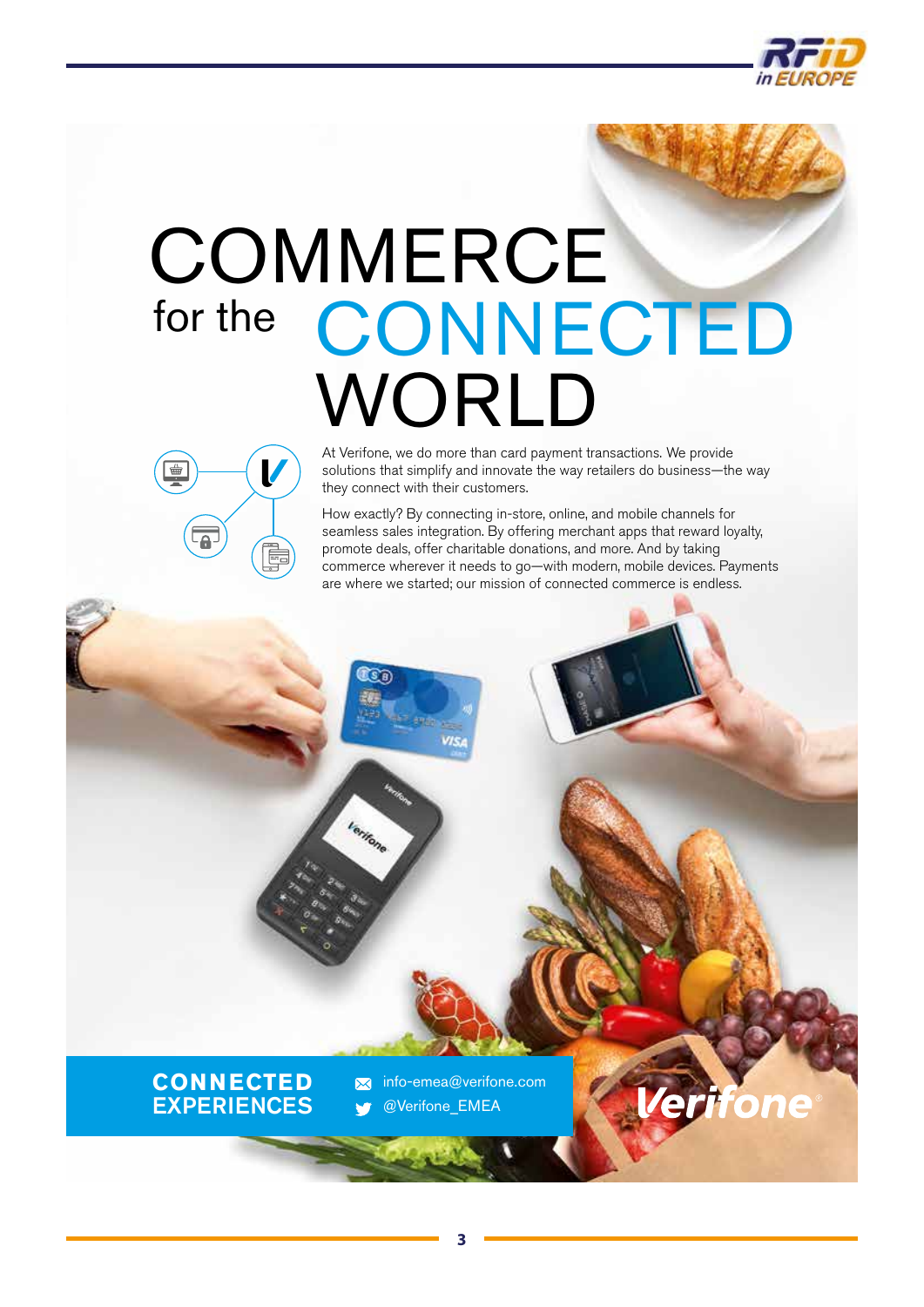

## <span id="page-3-0"></span>**IQ GUNBOXES AND RIFLE STORAGE CABINET**

**The Police market solution for effective Storage management installed in several country's and Storage Security Control. The police need to get their guns and rifles instantly when something happens!**



As violence and terrorism is becoming to be a daily presence and that's why it is ever more important to store the guns and rifles in a system which can securely hold the firearms and only lets authorized officers to take them.

As a solution the police have been introducing systems for Gun and Rifle Storage Cabinet! The possibility of guns and rifle storage was requested by some of the police districts, which has built in pressure sensors meaning that the system recognizes whether the weapon is in its place or taken out. The touch terminal provides an effective audit trail of events. Optionally lockers with or without weight measuring function can be used to store ammunition/magazine.

### **IQ STORAGE CABINET** for several

storage places in intelligent cabinets – with storage management, electronic storage control system, tracking, locker system, storage boxes!

### **SECURITY**

Guns are secured by locks and RFID tags. Access to objects with PIN code and/or card, and even with Biometric readers.

### **NETWORKING**

Use your intelligent Gun and Rifle cabinets as standalone storage or let them communicate with each other in local network.

All cabinets have embedded computer with Ethernet network interfaces. Administer your cabinets from anywhere using a web-browser.







*For more information:* 

*Loxtore RFID Systems AB Regulatorvägen 19,S-141 49 Huddinge, Sweden*

> *Telephone: +46 8 551 51000 www.loxtore.com info@loxtore.se*

*See the equipment at the SKYDD 2018 fare at the Stockholm fare Sweden, stand A01:02, 23-25 october 2018*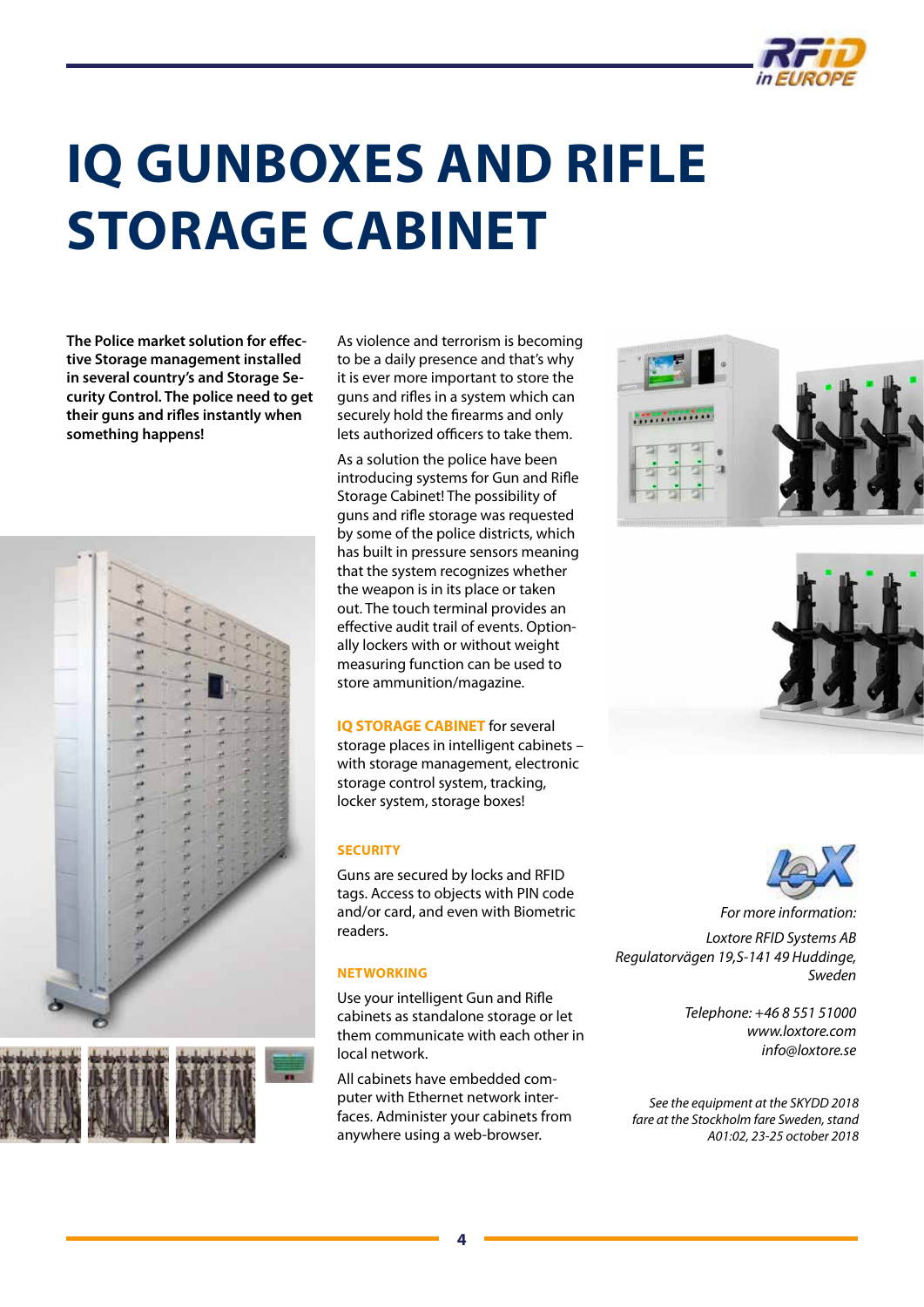



### VI AAANAI INAAN INII INANII AH INAA

## [Fit for Industry 4.0](http://www.logopak.com)

Get ready for the future with print & apply systems by Logopak.

- » RAIN RFID Technology: all Logopak labelling systems are RFID-Ready
- » Flag-tags and Bad-Tag-Removal



Logopak – Your solution provider. /// www.logopak.com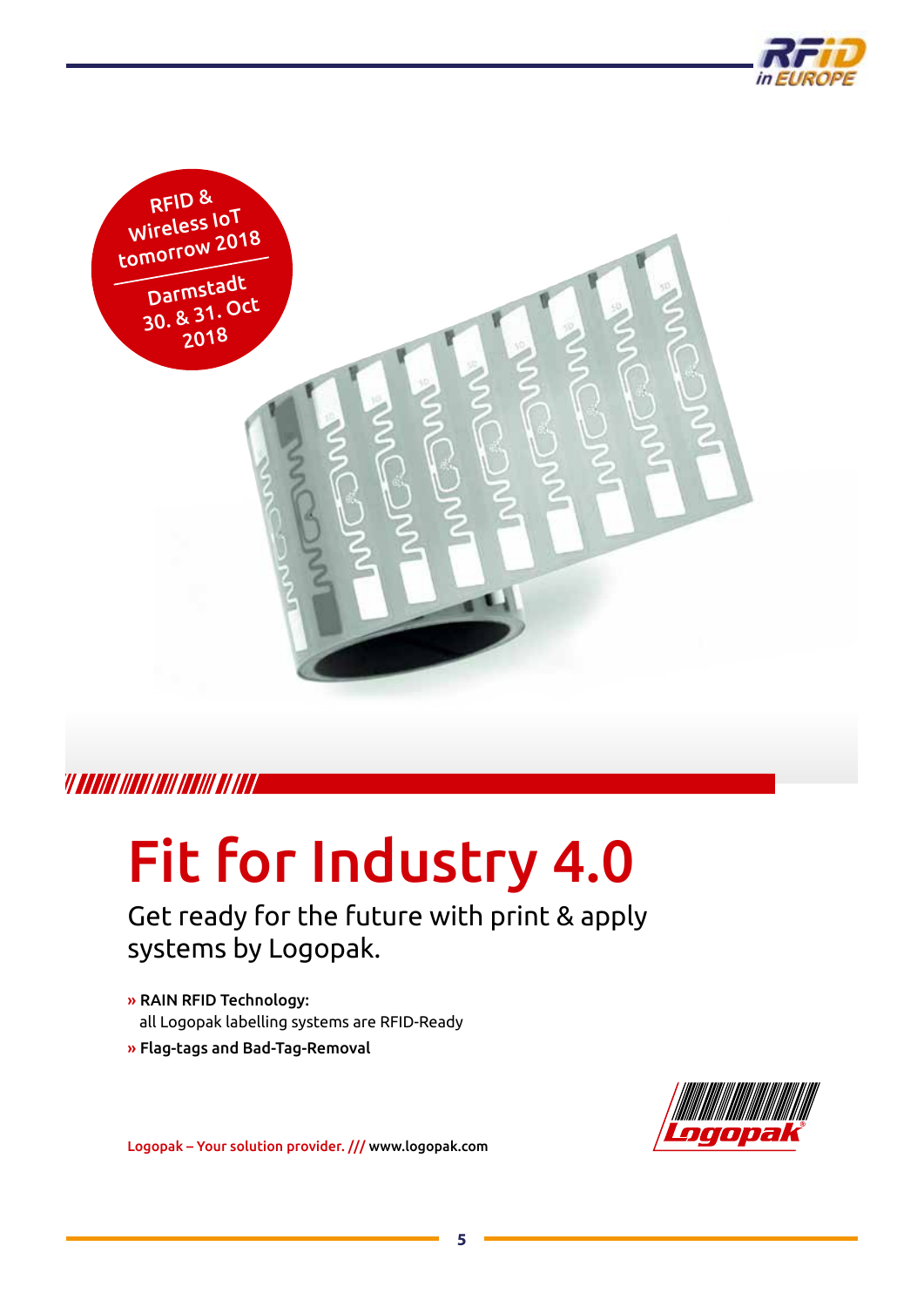



## **NETWORKING SEMINAR FRÖSUNDA 12.11 2018, 10.00 – 15.00**

**ÅF FRÖSUNDALEDEN 2A STOCKHOLM, SOLNA, FREE ENTRANCE** 

E-Mail to participate: ove.canemyr@trendsetter.se

### **THE PRELIMINARY PROGRAM**

| 10.00 | Information from RFID & OT NORDIC                                            | Ove, Lucas and Tor                       |
|-------|------------------------------------------------------------------------------|------------------------------------------|
| 10.10 | RFID in RAIL an European example                                             | Gunnar Ivansson, Learningwell            |
| 10.30 | <b>RFID</b> sensorer                                                         | Cristina Rusu, Acreo                     |
| 11.00 | <b>COFFEE all</b>                                                            |                                          |
| 11.20 | Smart inventory - SIIOTECH Tm                                                | Björn Reich-Husberg, Smart In-<br>vetory |
| 11.40 | loT examples from AF                                                         | Tor Ericson, ÅF                          |
| 12.10 | The Golden Tag Award 2018                                                    | Ove                                      |
| 12.30 | <b>LUNCH All at own expenses</b>                                             |                                          |
| 13.10 | <b>RFID</b> in industri                                                      | Lucas Åhlström, RFIG                     |
| 13.40 | <b>RFID tomorrow</b>                                                         | <b>Bob Forslund, AMC</b>                 |
| 14.00 | <b>COFFEE all</b>                                                            |                                          |
| 14.20 | loT our way                                                                  | Jan Hellgren Axianz                      |
| 14.40 | RFID sensors in IoT for network for Environment,<br><b>Water and Farming</b> | <b>Sten Yondt, SweCin</b>                |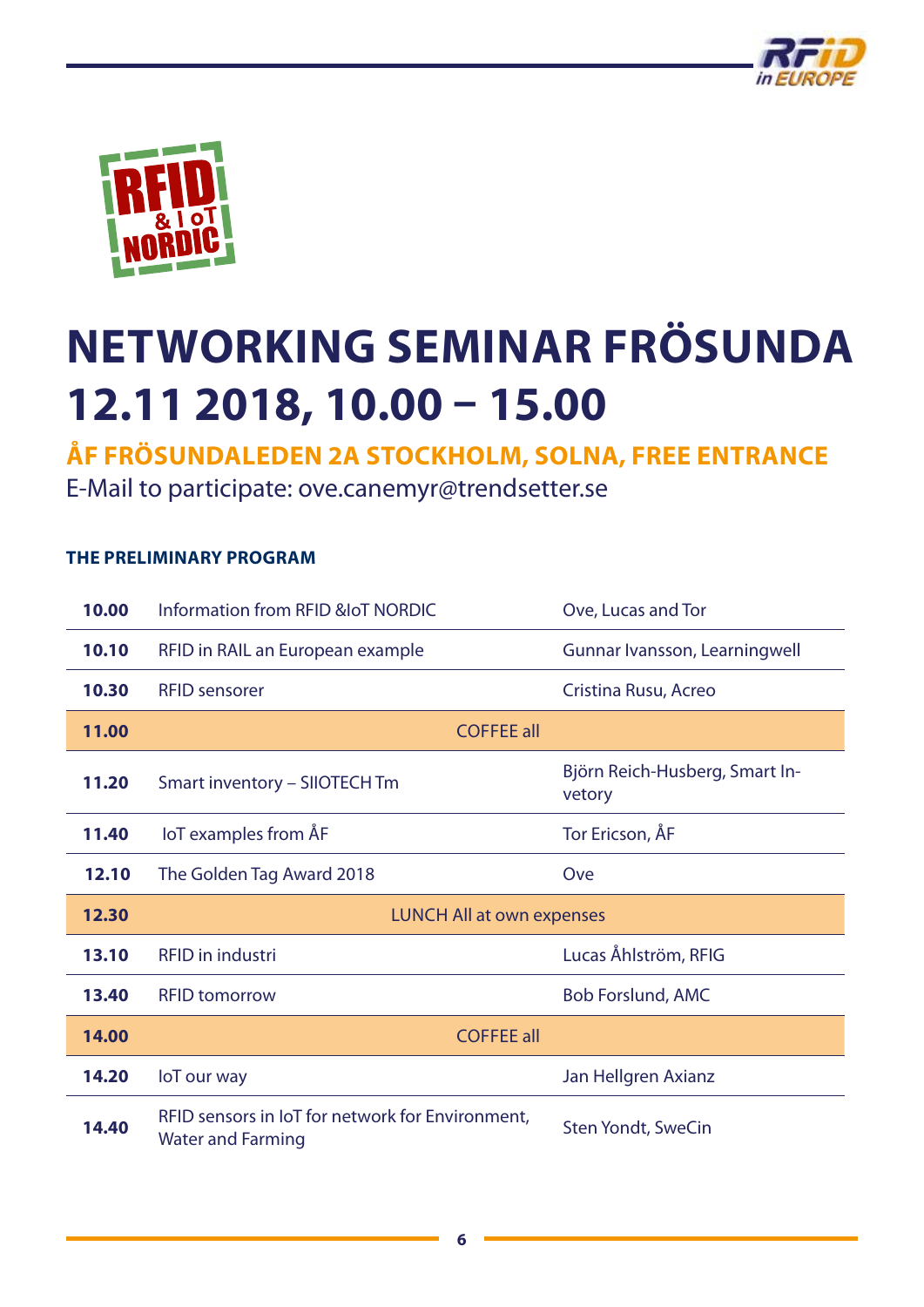

# CIVINTEC [new-gen uTouch free access](http://www.civintec.com)  control by smart phone

### **Smart Android** NFC+Bluetooth

Embedded Android OS with SDK Access by RFID card NFC smart phone



CIVINTEC, one of the leading designer and manufacturer in NFC RFID terminals and devices, has planned itsnext show to present the new generation uTouch terminal at Trustech on 28-30 November 2017 in Cannes,France.

With Android OS 5.1 quad-core, uTouch is a new flagship on its more powerful general purpose management platform to run different Android APP in faster speed and high compatibility.

It will likely feature major design enhancements, including easier and faster personal identification by shaking smart mobile phone or operate APPs through both NFC and BLE (Bluetooth low energy), more APPs can be built to work with uTouch in various applications and occasions. uTouch is derived from physical access control with multiple advanced secure identification technology as RFID secured smart cards and biometric, but extended to more market to bring flexibility on people and devices auto and remote control.

Visit www.civintec.com to get more information.